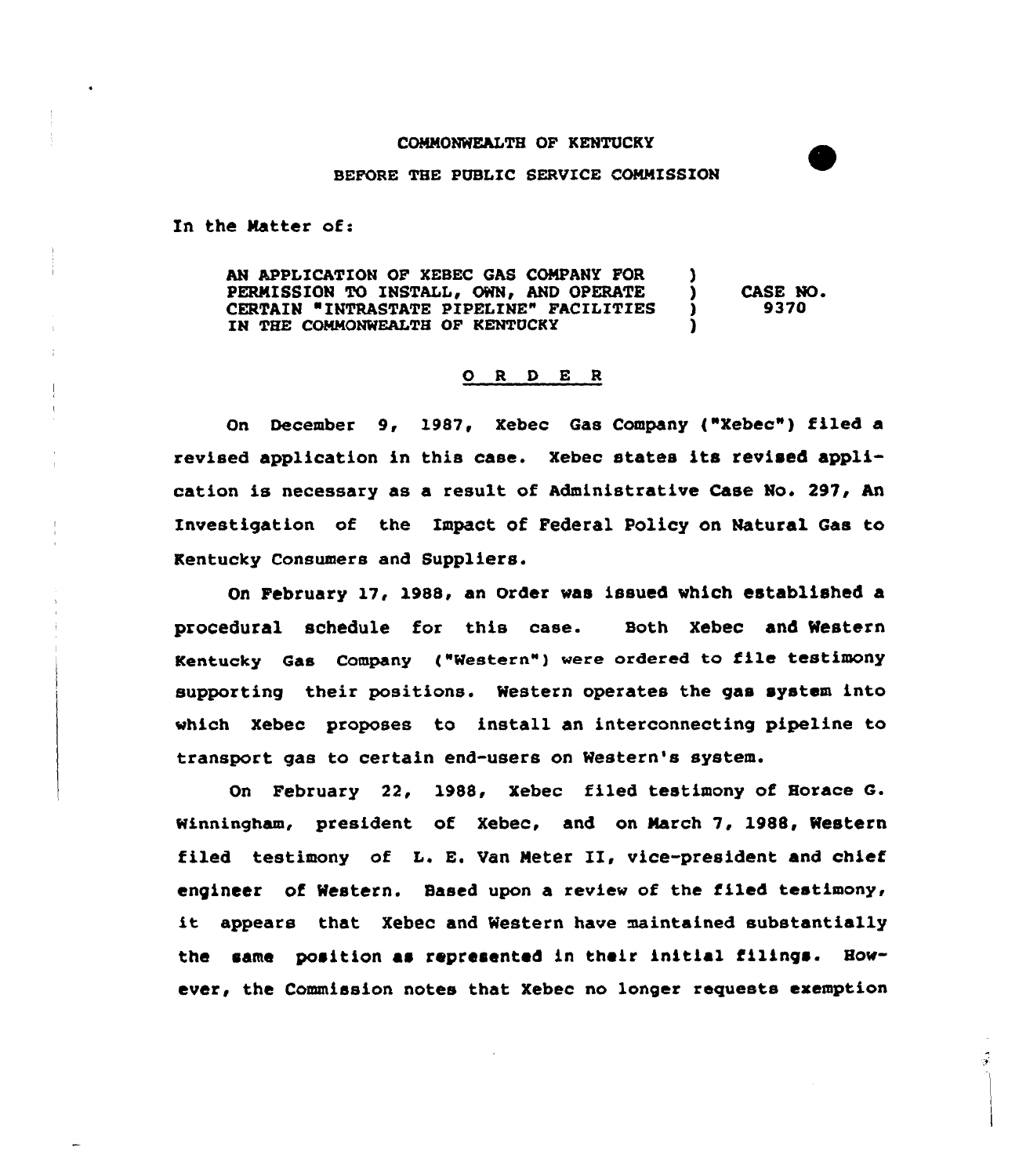of its facilities from regulation as a utility pursuant to KRS 278.010(3j. Further, the Federal Energy Regulatory Commission has continued to proceed with its efforts to achieve open access, nondiscriminatory gas transportatian through the nation's interstate pipelines.

In order to reach a final determination in this case, the commission is of the opinion and hereby finds that additional information is required from Xebec and Western.

IT Is THEREFoRE QRDERED that xebec and western shall file the following information with the Commission, with a copy to all parties of record, no later than March 31, 1988. Include with each response the name of the person who will be responsible for responding to questions relating to the information tiled.

QUESTIONS TO XEBEC

1. Who will operate the proposed tap and monitor its operations?

2. Does Xebec have any intention of constructing pipelines to directly serve any customers?

3. In information filed December 9, 1987, Xebec revised its applicatian. Describe the substantive revisions and why they were made.

4. Does xebec anticipate making additional interconnections in Kentucky?

5. Provide support for the charges proposed in each of the tariffs Xebec has filed.

6. Describe the type of transportation service, including whether it is firm or interruptible, Xebec will have on American

 $-2-$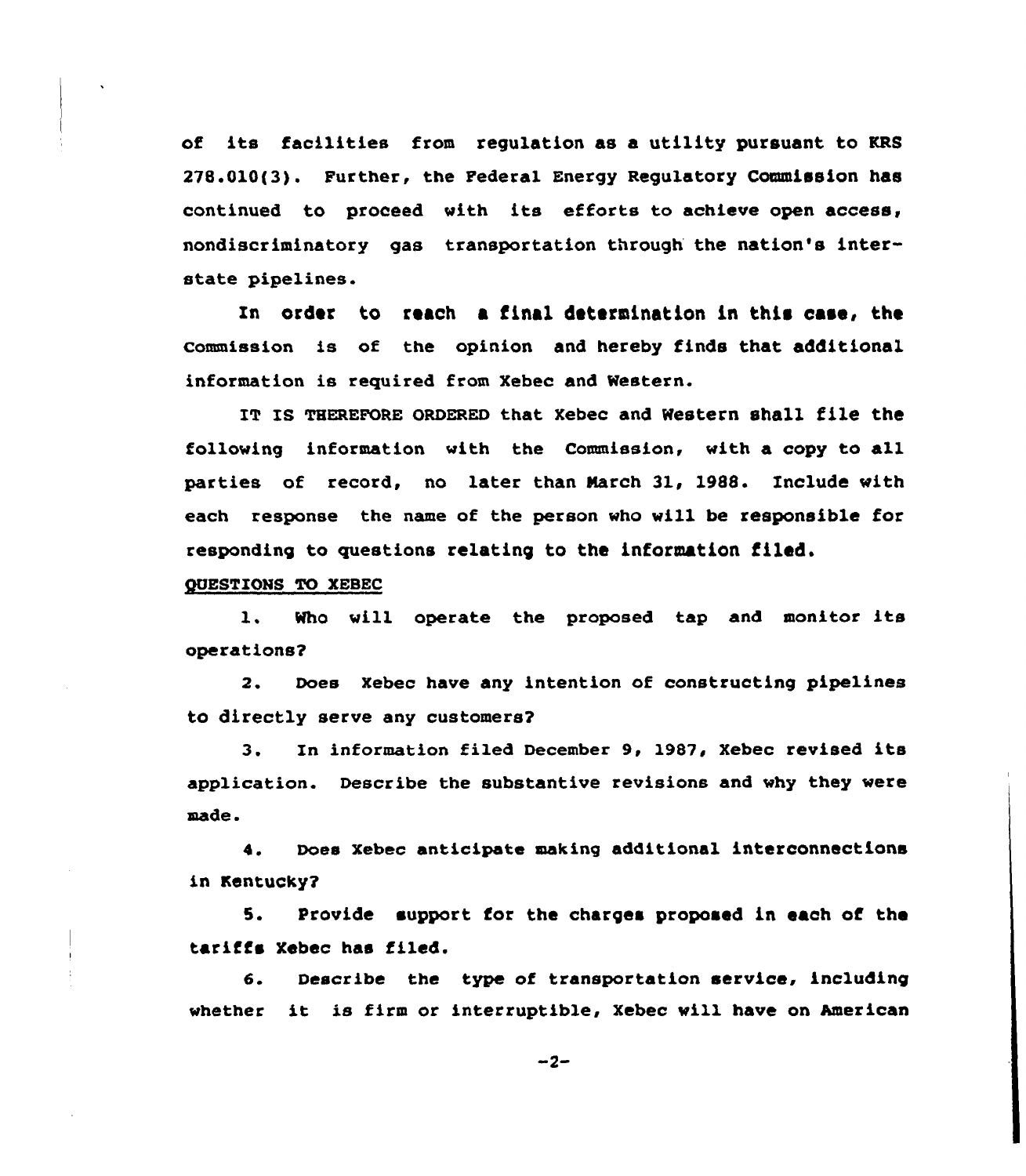Natural Resources (ANR) or any other pipeline it uses to get gas to the proposed interconnection.

7. Based upon its revised application, is it correct to conclude that Xebec no longer proposes to sell gas to Mestern2

8. On October 25, 1985, Xebec filed its response to a Commission data request. Would Xebec presently answer these same questions in substantially the same manner?

9. On November 14, 1985, Xebec also filed certain exhibits depicting the delivery of 7,500 Ncf/day and 13,844 Ncf/day at Beulah under certain conditions.

a. Are these exhibits still applicable to the revised application filed December 9, 19872

b. Are the calculations still accurate?

c. Refer to Exhibit "BA". Doesn't the proposed operating pressure of 380 pounds per square inch gauge (psig) on the 6-inch line exceed the established maximum operating pressure of 350 psig? Under this situation, wouldn't Western need to uprate the 6-inch Beulah line?

10. Xebec testified on November 14, 1985, that since the proposed interconnection is in a peak shaving area of Western's system, the proposal actually enhances the reliability and security of supply for customers served in the area. Explain the benefits.

ll. Western testified on November 14, 1985, that since the pipeline on which the tap will occur is dedicated to storage, Xebec's proposal to tie in at Seulah would be detrimental to

 $-3-$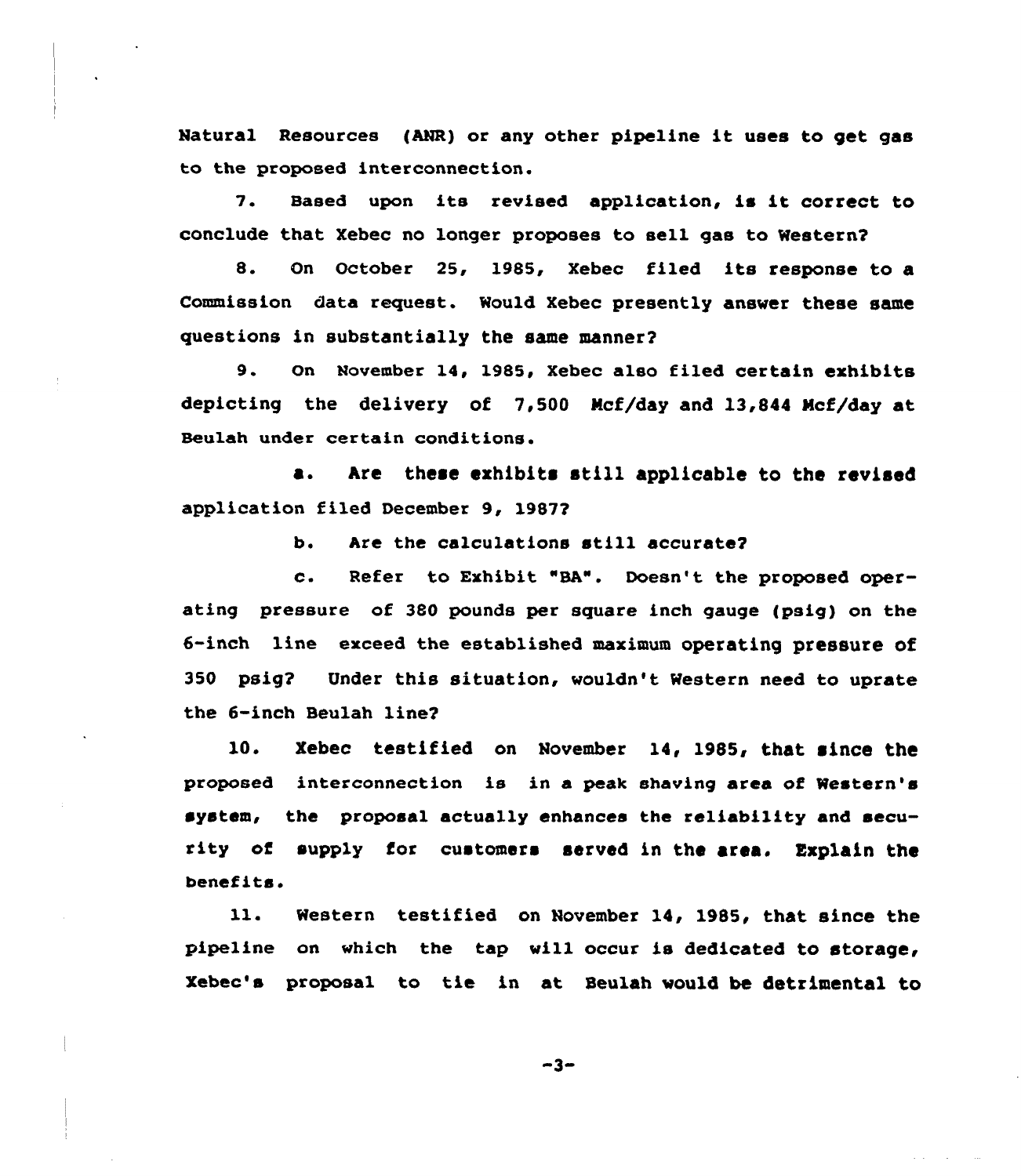Western's customers in that area. How do you reconcile this conclusion with your response to Question No. 10?

12. What will be the cost of construction of the Xebec pipeline, including all associated equipment? Who picks up what costs?

13. Western also testified on November 14, 1985, that to accept third party gas and/or to exchange volumes of gas at Beulah would jeopardize Western's peak shaving operation and "could result in cold homes if anything got fouled up by trying to handle somebody else's gas."

a. Why wouldn't this happen?

b. If Xebec was Western, how would a request from a Xebec-1ike company be resolved?

14. Regarding the transportation of gas, what is the status of ANR as an open access, nondiscriminatory transporter?

15. What is the status of any rights-of-way with ANR that Xebec may require?

16. Does Xebec currently have any customers under contract? If so, who are they, and what kind of services are provided?

17. Does Xebec own or lease any gas production? If so, where and how much  $(Mcf)$ ?

18. Does Xebec have any signed gas supply commitments from any producers at present? If so, with whom?

19. On page <sup>2</sup> of the prepared testimony of Western, it is mentioned that the facilities of Western and ANR currently intersect.

a. What is your knowledge of such an intersection?

 $-4-$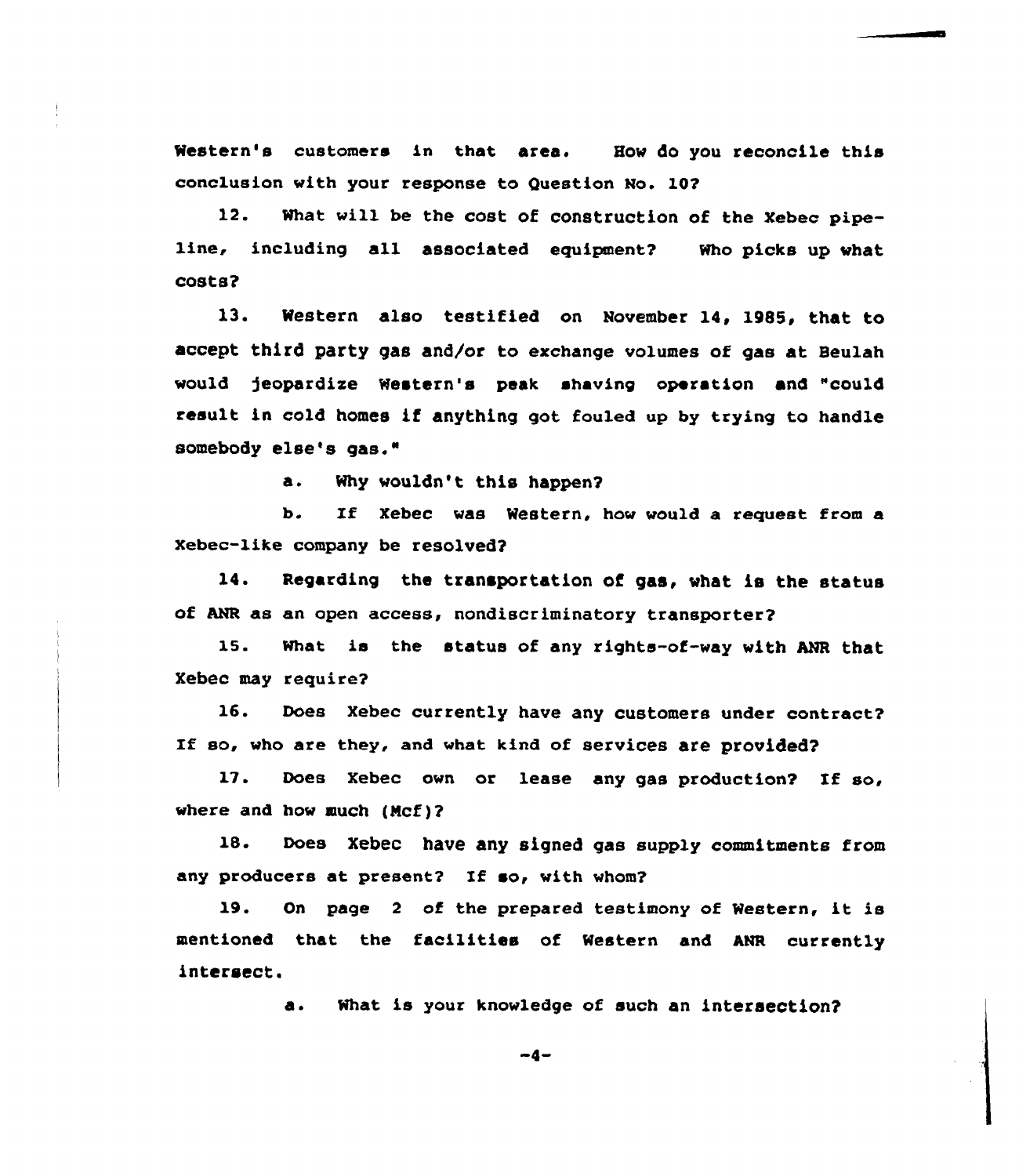b. If the purpose of Xebec's proposed pipeline is to provide an interconnection between the systems of Western and ANR as stated on page 3 of your testimony, and Western and ANR are already interconnected, what would then be the purpose of Xebec's facility?

20. Western states on page <sup>6</sup> of its testimony that Xebec's proposed facility would not encourage competitive pricing of natural gas.

a. What is your response to this statement?

b. Explain how Xebec's proposed pipeline will encourage competitive pricing.

21. Will Xebec assume title to any gas which is ultimately delivered under this proposal?

22. Is Xebec affiliated in any way with any production or pipeline companies2

## QUESTIONS TO WESTERN

1. The following questions refer to Exhibits 1-4 filed by Western in response to a Commission data request of October 10, 1985.

a. What are the principal purposes of the St. Charles and Kirkwood Springs storage fields?

b. What is the length (feet) of the 6-inch line on which the interconnection is proposed, from the point of the tap, eastward, to the point where this line interconnects with 8- and 10-inch pipelines2

c. At the established maximum allowable operating pressure (NAOP) of 425 psig, what would be the maximum capacity

 $-5-$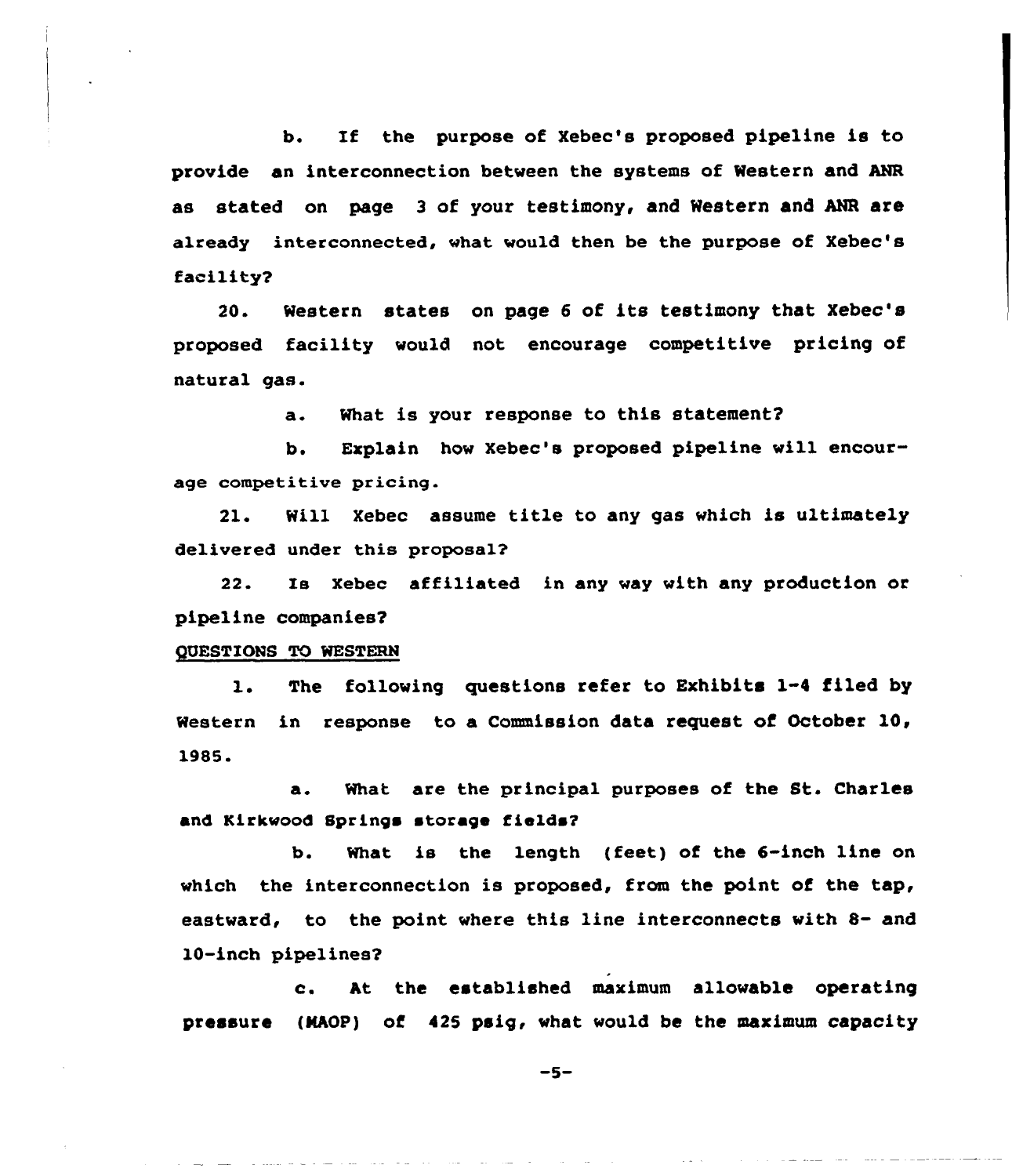(Ncf) of this 6-inch line, assuming both Western's operating philosophy as expressed in this proceeding and operating this portion of the system under Xebec's proposal of 7,500 Ncf/day?

d. Historically, what has been the highest Ncf/day figure recorded on this line?

e. At the proposed interconnection, can a tap be allowed which would allow gas to flow in both directions? Describe how this would interfere with Western's needs in summer or during normal or peak winter conditions.

2. is it Western's position that the proposed interconnection would cause Western problems with pressure and volumes deliverability in this portion of its system? Describe what problems would arise.

3. Can Xebec's proposed point of interconnection be accomplished e1sewhere in the system without causing such problems?

4. Currently< do Western's facilities intersect with the ANR interstate pipeline?

5. Does an interconnection currently exist between Western and ANR? If so, what is its proximity to Xebec's proposed facilities, and could this be utilized for Xebec's purposes? What is the purpose of this interconnection?

6. On November 14, 1985, Western testified that during operation in an average summer condition 100 percent of the gas flowing through the Beulah area is locally-produced gas. Does this mean that the 6-inch line, and other 1incs in the Beulah area, are at full capacity relative to the MAOP on each line?

$$
-6-
$$

量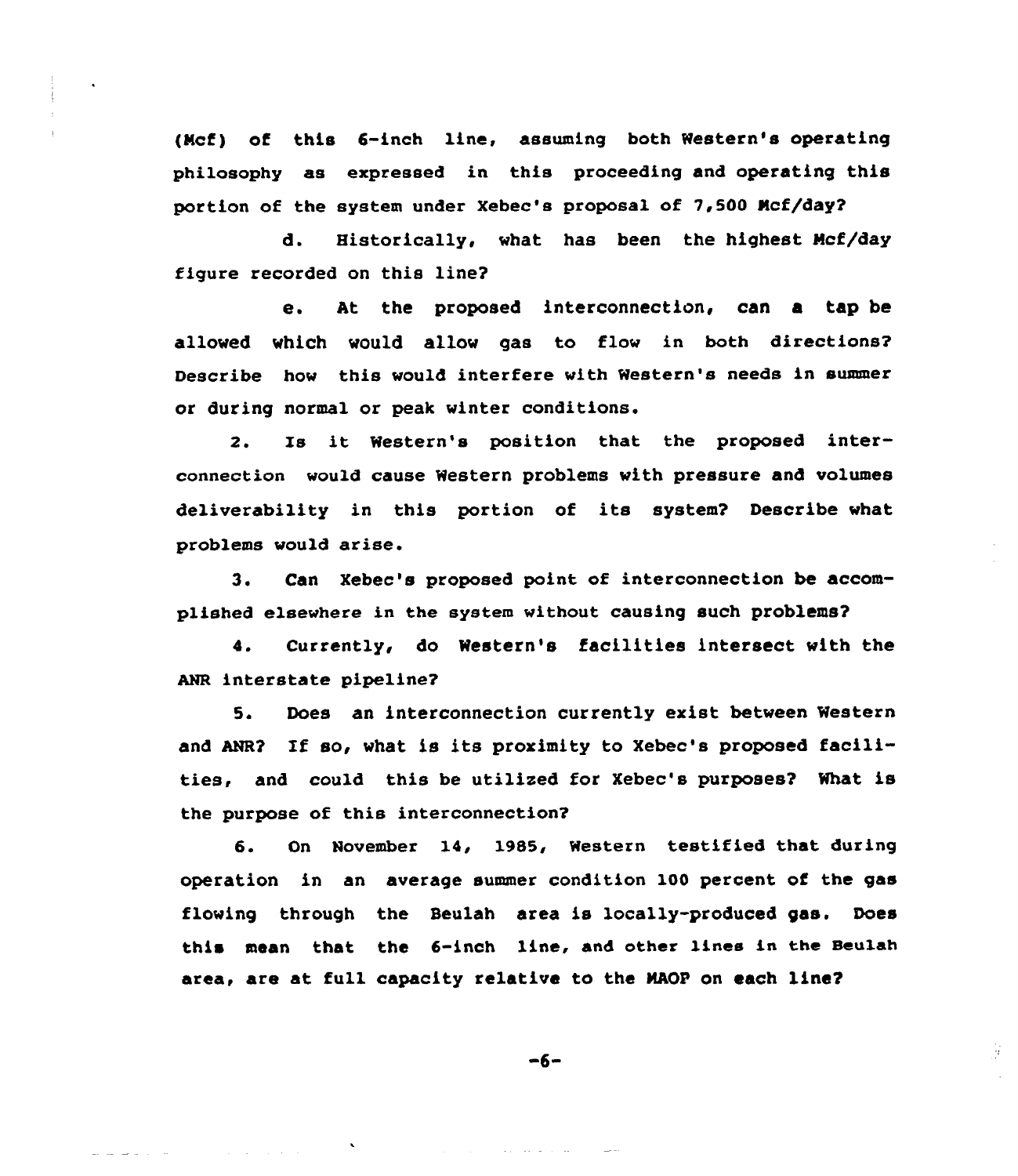7. Don't Xebec Exhibits "AA" and "BA" filed on November 14, 1985, for the average summer condition demonstrate that additional volumes, up to 13,000 Ncf/day, can be accepted under a certain operating scenario? If not, why?

8. Why can't Western operate this part of its system in that manner and still achieve its own needs?

9. On November 14, 1985, Western stated that Xebec's proposal under average summer conditions is not feasible because it takes about <sup>800</sup> pounds of pressure to inject gas into the St. Charles storage area through the route Xebec shows.

a. Does Western still maintain this position?

b. Since the &-inch line has a NAOP of 920 psig, isn' it designed to accommodate pressures in excess of <sup>800</sup> psig if necessary2

c. On November 14, 1985, Western stated that this line is not used as an injection line into the St. Charles storage field. Since the NAOP is 920 psig, could this line be used for infection? If not, why?

10. On November 14, 1985, Western testified that if it accepts third party gas and/or exchanges volumes in the Beulah area, problems could occur which would result "in cold homes if anything got fouled up trying to handle somebody else's gas."

a. Describe what types of problems could arise to cause this result.

b. Can't these problems be resolved and still allow the proposed interconnection?

 $-7-$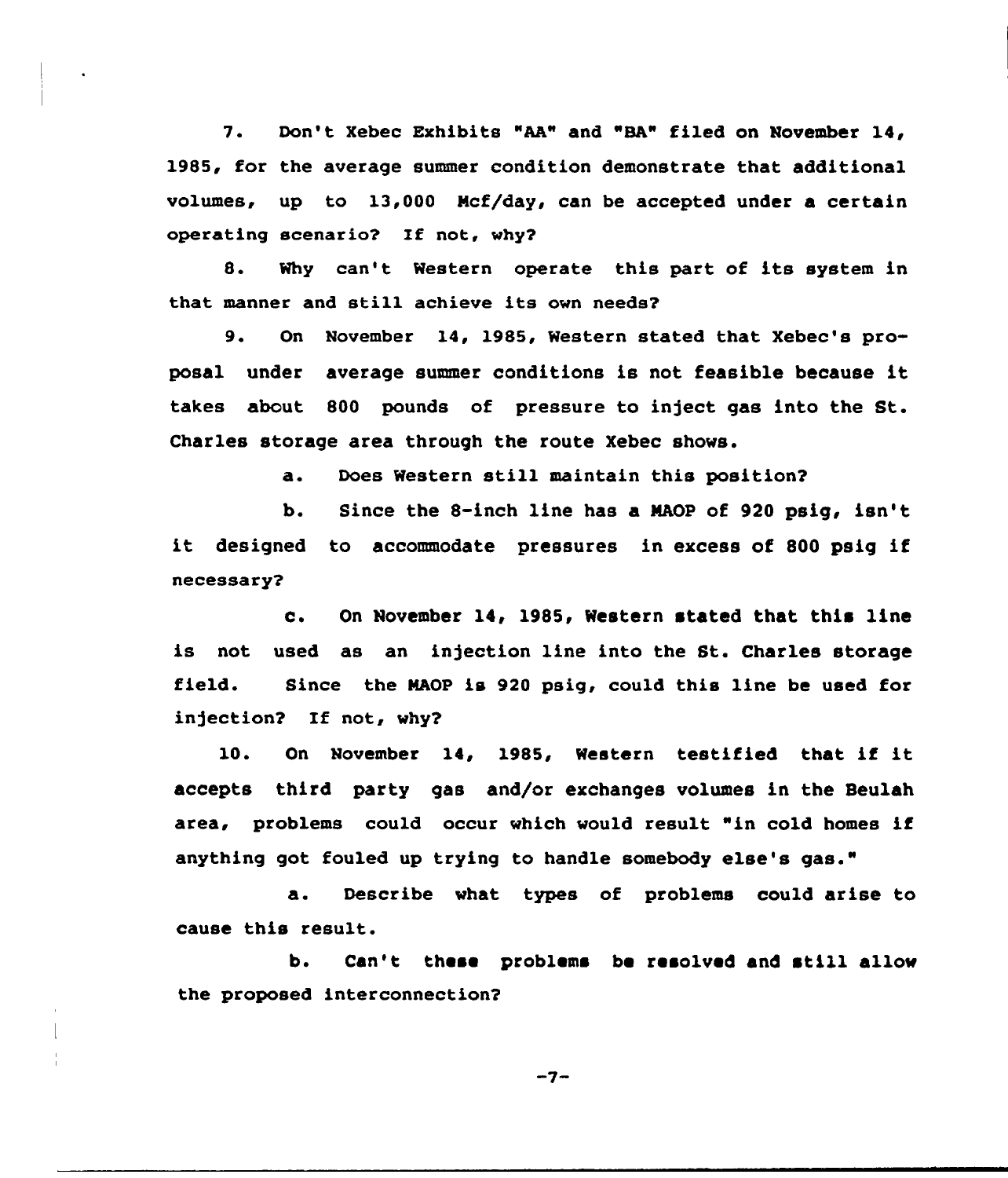ll. Western also testified on November 14, 1985, that in order to accept gas from Xebec or MR it would have "to be delivered to a spot in Western's system where we can physically move the gas to that end-user . . . it cannot go into an area that will interfere with our storage field operations."

a. Is Western stating that it is physically impossible to achieve Xebec's goal under any operating conditions? If not, under what conditions is it possible?

b. Are the restrictions above necessary due to physical limitations of the system, or are these restrictions the result of a management decision to operate this part of the system in a certain manner?

12. In the prefiled testimony of L. E. Van Meter II on March 8, 1988, it is stated that Western transports gas for <sup>80</sup> of its industrial and commercial customers.

a. Does Western still require each end-user for whom it transports gas to sign an "agency agreement"? If so, please submit a copy of this document.

b. Who arranges for the purchase and transportation of the gas?

c. In practice, does Western restrict or control in any way the movement of this gas through certain intrastate or interstate pipelines from the point of purchase to the point of delivery?

13. Xebec testified on November 14, 1985, that its proposal actually enhances the operation of Western's system in this area since it would allow operating pressures to be balanced and

 $-8-$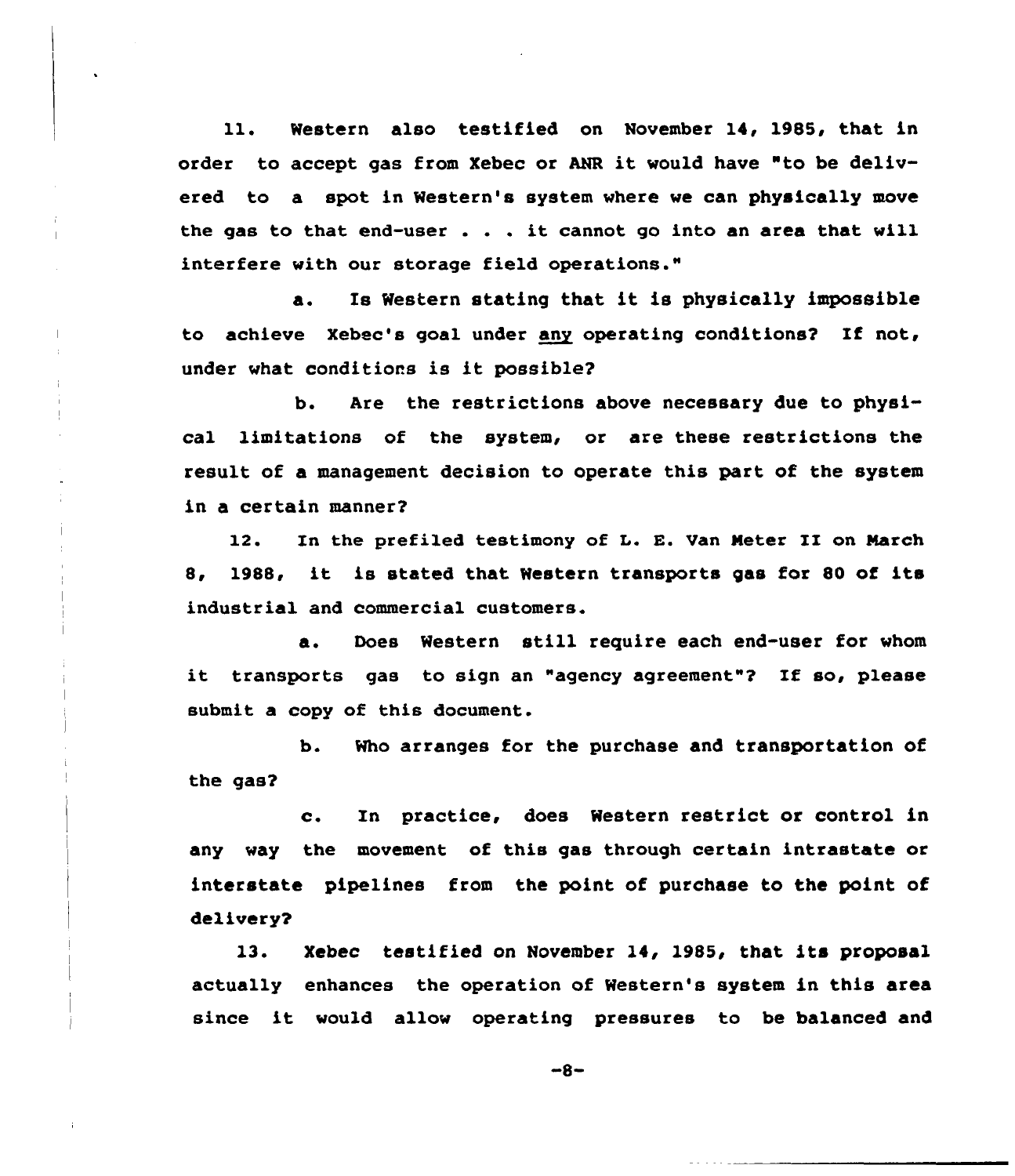prevent local production from being shut-in at certain times. Does Western agree with this assessment? If not, why?

14. If the Xebec line is constructed, is Western's direct access to ANR blocked?

l5. Assuming that the proposed interconnection is approved and Xebec delivers an average of 7,500 Mcf/day:

a. Describe the nature of any flow restrictions that would result, including on which facilities such restrictions would occur.

b. Presumably, a displacement or exchange of gas volumes would occur at the tap or receipt point between Xebec and Western. Doesn't such displacement or exchange provide any advantages to Western towards meeting its supply needs?

c. At any time during summer, winter, or peak conditions, would Western ever need to utilize gas in storage to accommodate the exchange with Xebec?

d. To the extent that gas volumes between Xebec and Western are displaced and Western utilizes gas in storage for displacement, what impact would this have on Western's supply responsibilities?

e. Regarding displacement or exchange of volumes, is the potential cost differential between Western's storage gas and Xebec's volumes, or the cost of storage gas specifically, an issue with Western in this proceeding?

f. Will displacement to accommodate Xebec expose Western to additional take-or-pay obligations to any supplier?

 $-9-$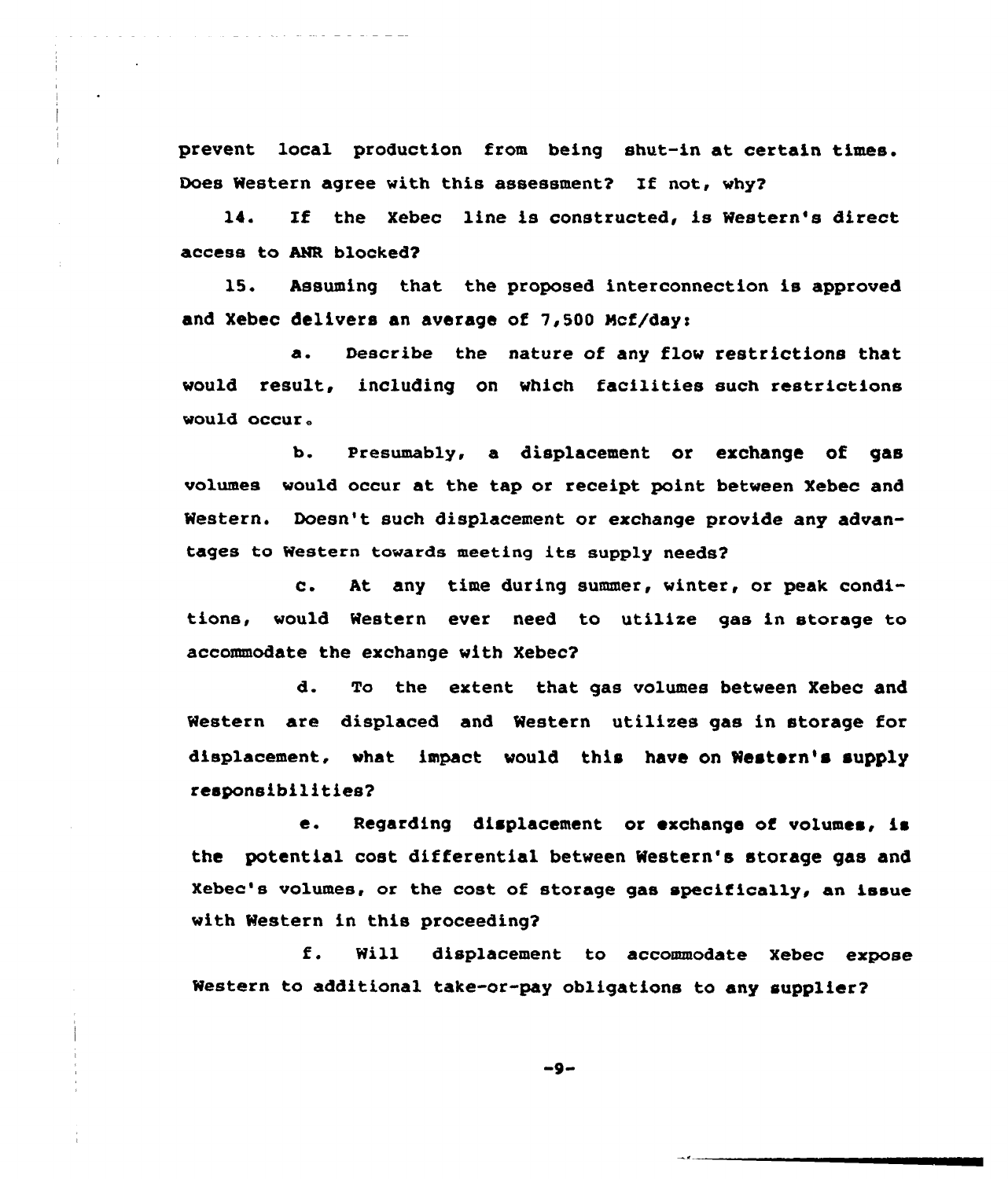g. Zf Western utilised the proposed interconnection to acquire gas supplies from other than its current sources, would Western experience any take-or-pay obligations or suffer any other repercussions from its current suppliers?

h. Describe what additional personnel Western would require and provide an estimate of the additional costs to be incurred by Western to monitor and account for the delivery of Xebec's volumes into Western's system.

16. How does the Xebec proposal:

a. Interfere with Western's operations of its storage fields2

b. Jeopardize the security of supply for Texas Cas Zone 3 customers?

c. Result in Western incurring peak day overrun penalties?

17. If Western was proposing the interconnection at Beulah to accept 7,500 Mcf/day through ANR, how would Western accommodate the additional volumes without incurring the problems raised herein?

18. On page 4, line 23, of Mr. Van Meter's testimony, contracts between Western and Tennessee Cas Pipeline Company are referenced.

a. To what extent are these contracts negotiable?

b. How do the terms (and rates) of these contracts compare to the arrangement proposed by Xebec7

c. It is stated that the main advantage of these sole requitement contracts is that the price per unit is currently

 $-10-$ 

فتحصص فالمحاوي المرابط المراجع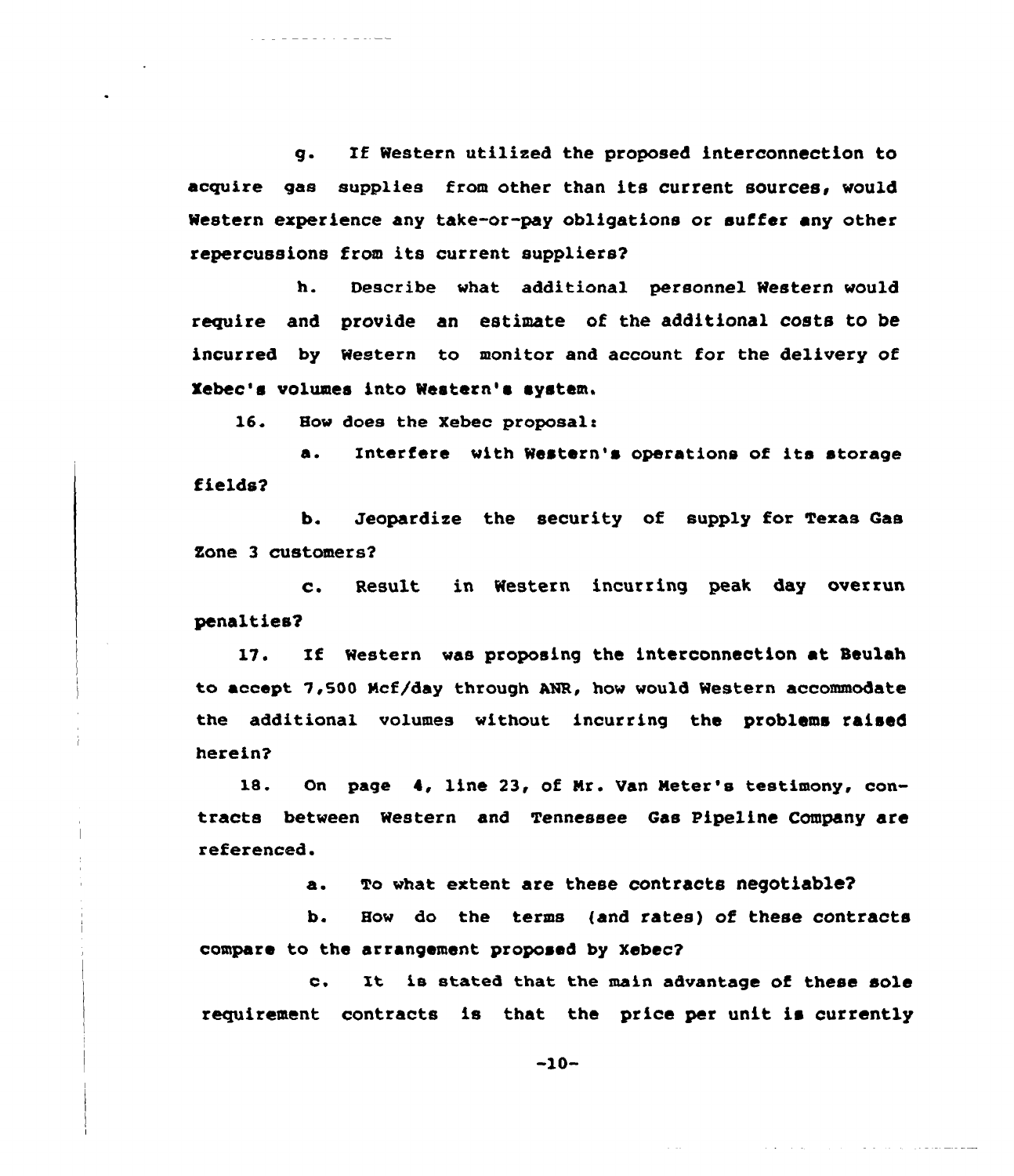determined using a 62 percent "imputed" load factor resulting in a pricing advantage designed for "small" customers.

(1) Describe the methodology used in determining the price per unit.

{2) What advantages and disadvantages are currently experienced by commercial and industrial customers as a result of the sole reguirement contracts?

19. On page 5, line ll, of Mr. Van Meter's testimony, it is stated that Western is currently working with Xebec.

a. Describe in detail all past and current business dealings between Western and Xebec.

b. Have there been any problems in the business relationship between Western and Xebec2 If yes, provide an explanation.

20. Describe in general the current business relationship between Western and hNR.

21. On page 6, line 19, of Nr. Van Meter's testimony, it is stated:

Comparable incremental transportation rates by Western Kentucky for the same or similar facilities and services would be considerably less than the maximum rate of \$.12 per dekatherm for the "interruptible" service offered by Xebec.

a. Provide support for this statement.

b. If this is a maximum rate, as stated in the testimony, how does the response to part a. differ if a lower rate is considered?